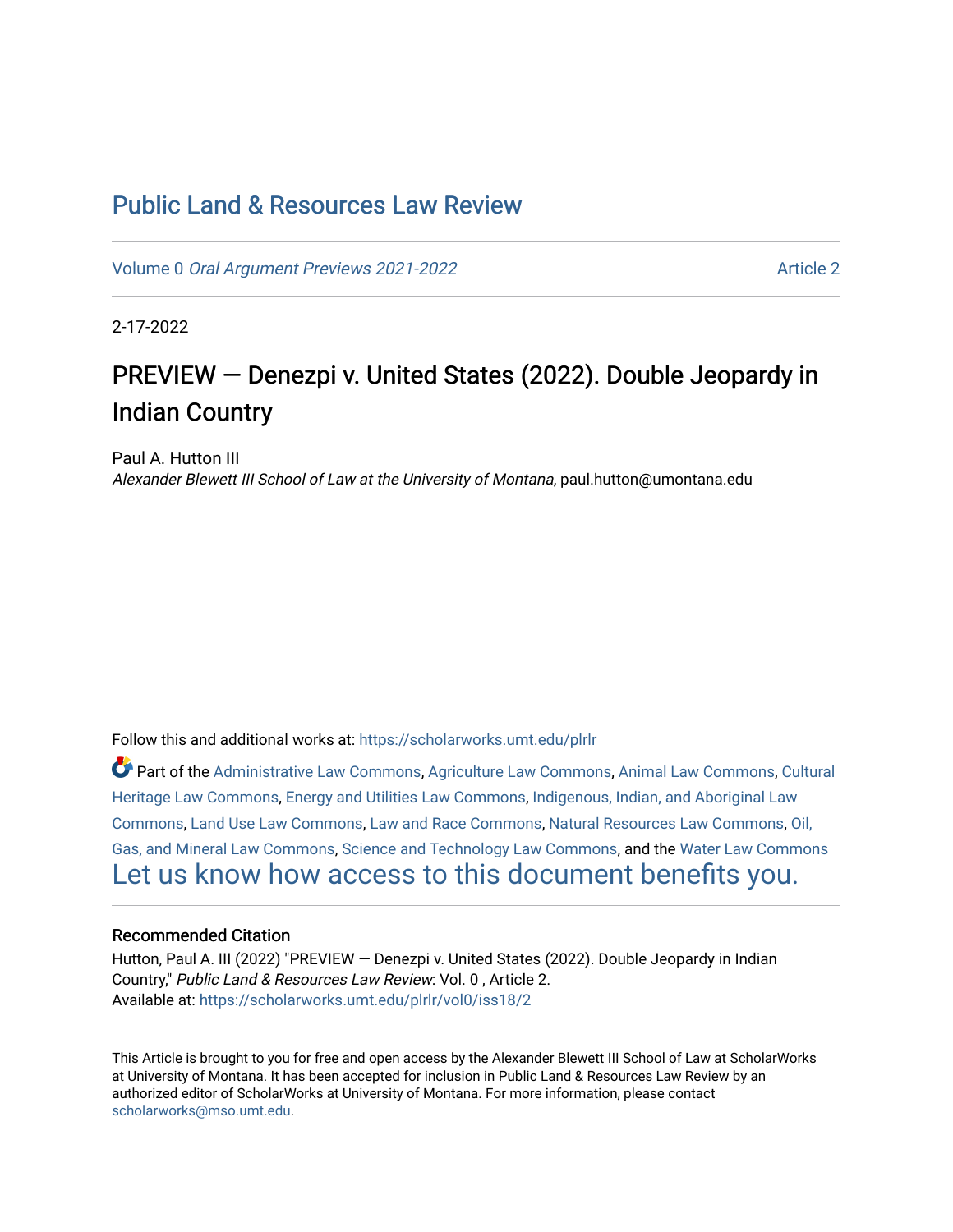# **PREVIEW** *— Denezpi v. United States* **(2022)***.* **Double Jeopardy in Indian Country**

# **Paul Hutton\***

The Supreme Court of the United States scheduled oral arguments for February 22, 2022, beginning at 10:00 a.m. Arguments in *Denezpi v. United States* will be heard immediately following the conclusion of the first scheduled argument. The arguments will be presented in the United States Supreme Court Building in Washington, D.C. Solicitor General Elizabeth B. Prelogar will likely argue for the United States. Michael B. Kimberly will likely argue for Denezpi.

#### I. INTRODUCTION

The single issue before the Court in *Denezpi v. United States* is whether a Court of Indian Offenses constitutes a federal entity, and therefore, separate prosecutions in federal district court and a Court of Indian Offenses for the same act violates the Double Jeopardy Clause as prosecutions for the "same offense." <sup>1</sup> The United States Court of Appeals for the Tenth Circuit upheld Merle Denezpi's federal district court prosecution. <sup>2</sup> The court found the authority for his earlier Court of Indian Offenses guilty plea at Ute Mountain Ute Agency<sup>3</sup> stemmed from tribal inherent sovereignty, not federal authority.<sup>4</sup> As such, the 10th Circuit held that Denezpi's two convictions were prosecuted by separate sovereigns and the Double Jeopardy Clause does not apply. 5

#### II. LEGAL BACKGROUND

The Double Jeopardy Clause of the Fifth Amendment protects individuals from successive punishments and prosecutions by declaring that no person shall be "twice put in jeopardy of life or limb" for the "same offense." <sup>6</sup> Under the so-called Blockburger test, if a second prosecution involves proving the exact same elements as the first, the two offences are the same and double jeopardy bars the second prosecution.<sup>7</sup>

Paul Hutton, Juris Doctor Candidate 2023, Alexander Blewett III School of Law at the University of Montana.

<sup>1.</sup> U.S. CONST. amend. V.

<sup>2.</sup> U.S. v. Denezpi, 18-CR-00267-REB-JMC, 2019 WL 295670 (D. Colo. Jan. 23, 2019).

<sup>3.</sup> Crim. Min. Order at 1, *United States v Denezpi*, No. 2017-703-CR. (Court of Indian Offenses Dec. 6, 2017).

<sup>4.</sup> United States v. Denezpi, 979 F.3d 777, 784 (10th Cir. 2020).

<sup>5.</sup> *Id.*

<sup>6.</sup> U.S. CONST. amend. V.

<sup>7.</sup> Blockburger v. United States, 284 U.S. 299, 304 (1932); United States v. Dixon, 509 U.S. 688, 696 (1993).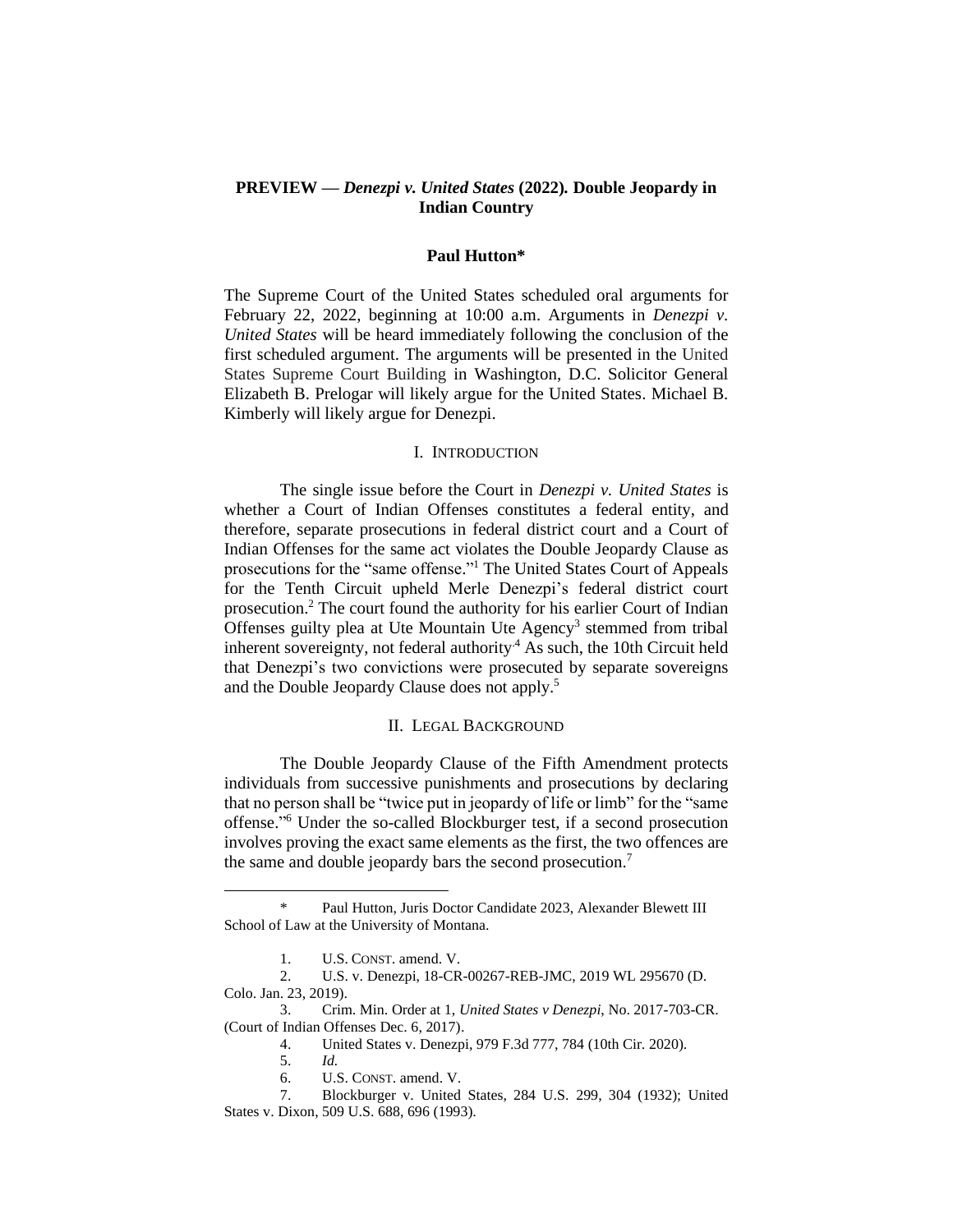A significant exception to the Double Jeopardy Clause is the dualsovereignty doctrine which provides "that two sovereigns, which derive their power from different sources, may individually or both prosecute an offender for an infraction arising from the same conduct which violates the laws of each."<sup>8</sup> The doctrine has been cemented into American jurisprudence and continually upheld by the Court, $9$  including being applied to tribal courts.<sup>10</sup> In *United States v. Wheeler, <sup>11</sup>* the Court held that tribal "primeval sovereignty" was never taken away, and when tribes exercise their criminal jurisdiction they do so "as part of its retained sovereignty and not as an arm of the Federal Government." The court made clear that this decision did not encompass whether a Court of Indian Offense ("CFR Court") is "an arm of the Federal Government" or if it derives its power "from the inherent sovereignty of the tribe."<sup>12</sup>

While it is clear that the dual-sovereignty doctrine applies to tribal courts, it remains unclear if the dual-sovereignty exception applies to CFR Courts.<sup>13</sup> The Bureau of Indian Affairs ("BIA") established the CFR Courts in 1883 to assimilate tribes according to federal policy at the time.<sup>14</sup> The CFR Courts adjusted considerably over the next 140 years and today strive "to provide adequate machinery for the administration of justice for Indian tribes."<sup>15</sup> CFR Courts have jurisdiction over "any action" committed by an Indian in Indian Country, but those actions must be made a criminal offense under federal regulations or be a tribal law approved by the Assistant Secretary of Indian Affairs. <sup>16</sup> A CFR Court is usually limited to sentencing a defendant to a maximum of one year of incarceration, but some special circumstances allow for a maximum sentence of three years.<sup>17</sup>

Federal regulations also control appointments and funding for the CFR Courts. Prosecutors for CFR Courts are appointed by the superintendent of the jurisdiction.<sup>18</sup> Similarly, judges are appointed by the Assistant Secretary of Indian Affairs but must be confirmed by a majority of the tribal governing body.<sup>19</sup> Further, funding for CFR Courts derives from Congress and is funneled through the BIA's Tribal Justice Support

<sup>8.</sup> Robert Matz, *Dual Sovereignty and the Double Jeopardy Clause: If at First You Don't Convict, Try, Try Again*, 24 FORDHAM URB. L.J. 353, 359 (1997).

<sup>9.</sup> *See*, *e.g.*, Heath v. Alabama, 474 U.S. 82, 89 (1985); Gamble v. United States, 139 S. Ct. 1960, 1967 (2019).

<sup>10.</sup> *See* United States v. Wheeler, 435 U.S. 313 (1978).

<sup>11. 435</sup> U.S. 328 (1978).

<sup>12.</sup> *Id.*

<sup>13.</sup> *See generally, id.*

<sup>14.</sup> Justice Raymond D. Austin, *American Indian Customary Law in the Modern Courts of American Indian Nations*, 11 WYO. L. REV. 351, 355 (2011) (citing SIDNEY L. HARRING, CROW DOG'S CASE: AMERICAN INDIAN SOVEREIGNTY, TRIBAL LAW, AND UNITED STATES LAW IN THE NINETEENTH CENTURY 175 (1994)).

<sup>15.</sup> 25 C.F.R. § 11.102 (2022).

<sup>16.</sup> 25 C.F.R. § 11.114; 25 C.F.R. § 11.108.

<sup>17.</sup> 25 C.F.R. § 11.114; 25 U.S.C. § 1302 (b) (2022).

<sup>18.</sup> 25 C.F.R. § 11.204.

<sup>19.</sup> 25 C.F.R. § 11.210.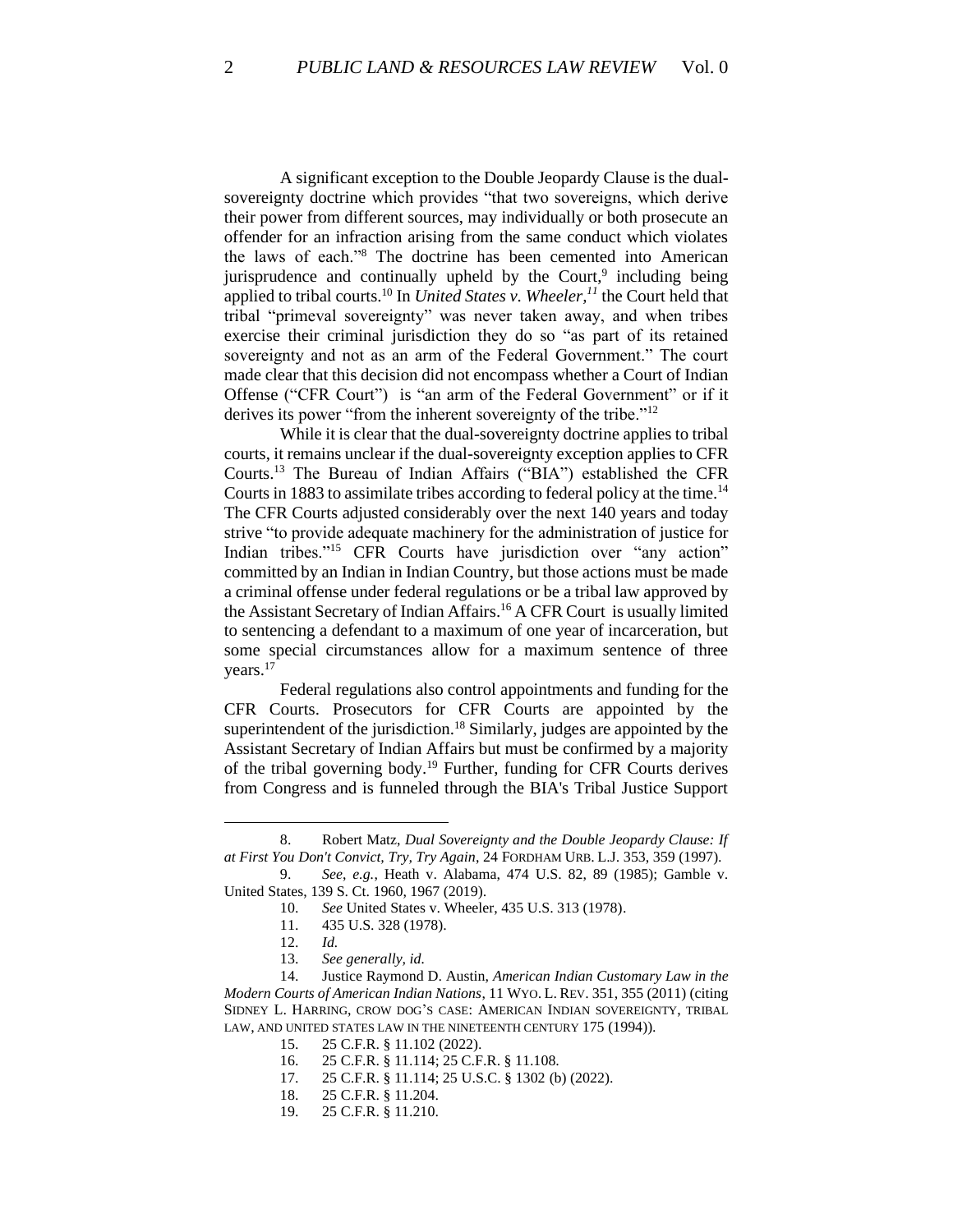Office.<sup>20</sup> Currently only 16 tribes use CFR Courts, and many are extremely remote. For example, the Ute Mountain Ute CFR Court in Towaoc is 400 miles away from the nearest federal court.<sup>21</sup>

#### III. FACTUAL AND PROCEDURAL BACKGROUND

In July 2017, Merle Denezpi ("Denezpi") and a companion known as V.Y., both Navajo Nation members, drove from Teec Nos Pos, Arizona in the Navajo Nation to Towaoc, Colorado in the Ute Mountain Ute Indian Reservation.<sup>22</sup> There, Denezpi and V.Y. went into Denezpi's girlfriend's house where Denezpi used a 2x4 to barricade the door. <sup>23</sup> Denezpi then demanded that V.Y. have sex with him, and when she refused Denezpi threatened V.Y. and forced her to engage in non-consensual sex.<sup>24</sup> Later that night, after Denezpi had fallen asleep, V.Y. escaped and eventually reported the attack to tribal police.<sup>25</sup> V.Y. then underwent a Sexual Assault Nurse Exam that documented twenty-four injuries to her body.<sup>26</sup>

Tribal Police arrested Denezpi several days later and charged him in CFR Court with "assault and battery under 6 Ute Mountain Ute Code § 2, and with terroristic threats and false imprisonment under 25 C.F.R. §§ 11.402, 11.404."<sup>27</sup> Denezpi entered an *Alford* Plea<sup>28</sup> and was released from tribal custody "with credit for time served."<sup>29</sup>

In 2020, a federal grand jury indicted Denezpi for violating one count of aggravated sexual abuse in Indian Country. <sup>30</sup> Denezpi filed a motion to dismiss, contending that the indictment violated the Fifth Amendment's prohibition against double jeopardy because the CFR court he was convicted in was "clearly an arm of the Federal Government," and thus not subject to the dual-sovereignty doctrine.<sup>31</sup> The district court denied the motion to dismiss, holding that the CFR Court which convicted

26. United States v. Denezpi, 979 F.3d 777, 780 (10th Cir. 2020).

<sup>20.</sup> Chief Judge Gregory D. Smith & Bailee L. Plemmons, *The Court of Indian Appeals: America's Forgotten Federal Appellate Court*, 44 AM. INDIAN L. REV. 211, 222 (2020).

<sup>21.</sup> Br. Amici Curiae of the Ute Mountain Ute Tribe, Eastern Shawnee Tribe of Oklahoma, and Otoe-Missouria Tribe of Indians in Support of the United States at 2, Denezpi v. United States, No. 20-7622, (U.S. Jan. 18, 2022).

<sup>22.</sup> United States. v. Denezpi, No. 18-cr-00267-REB-JMC, 2019 WL 295670, at \*1 (D. Colo. Jan. 23, 2019).

<sup>23.</sup> Gov't's Resp. to Def.'s Mot. to Dismiss at 2, United States v Denezpi, No. 18-cr-00267-REB-JMC (D. Colo. Jan. 15, 2019).

<sup>24.</sup> *Id.*

<sup>25.</sup> *Id.*

<sup>27.</sup> *Id.*

<sup>28.</sup> *See generally*, North Carolina v. Alford, 400 U.S. 25 (1970) (the Court allowed for a guilty plea from the defendant while he maintained his innocence).

<sup>29.</sup> Gov't's Resp. to Def.'s Mot. to Dismiss at 2, *United States v. Denezpi*, No. 18-cr-00267-REB-DW (D. Colo. Jun 7, 2018).

<sup>30.</sup> Indictment at 1, United States v. Denezpi, No. 18-cr-00267-JMC (D. Colo. Jun. 7, 2018).

<sup>31.</sup> Mot. to Dismiss at 4, United States v. Denezpi, No. 18-cr-00267- REB-JMC. (D. Colo. Jan. 6, 2019).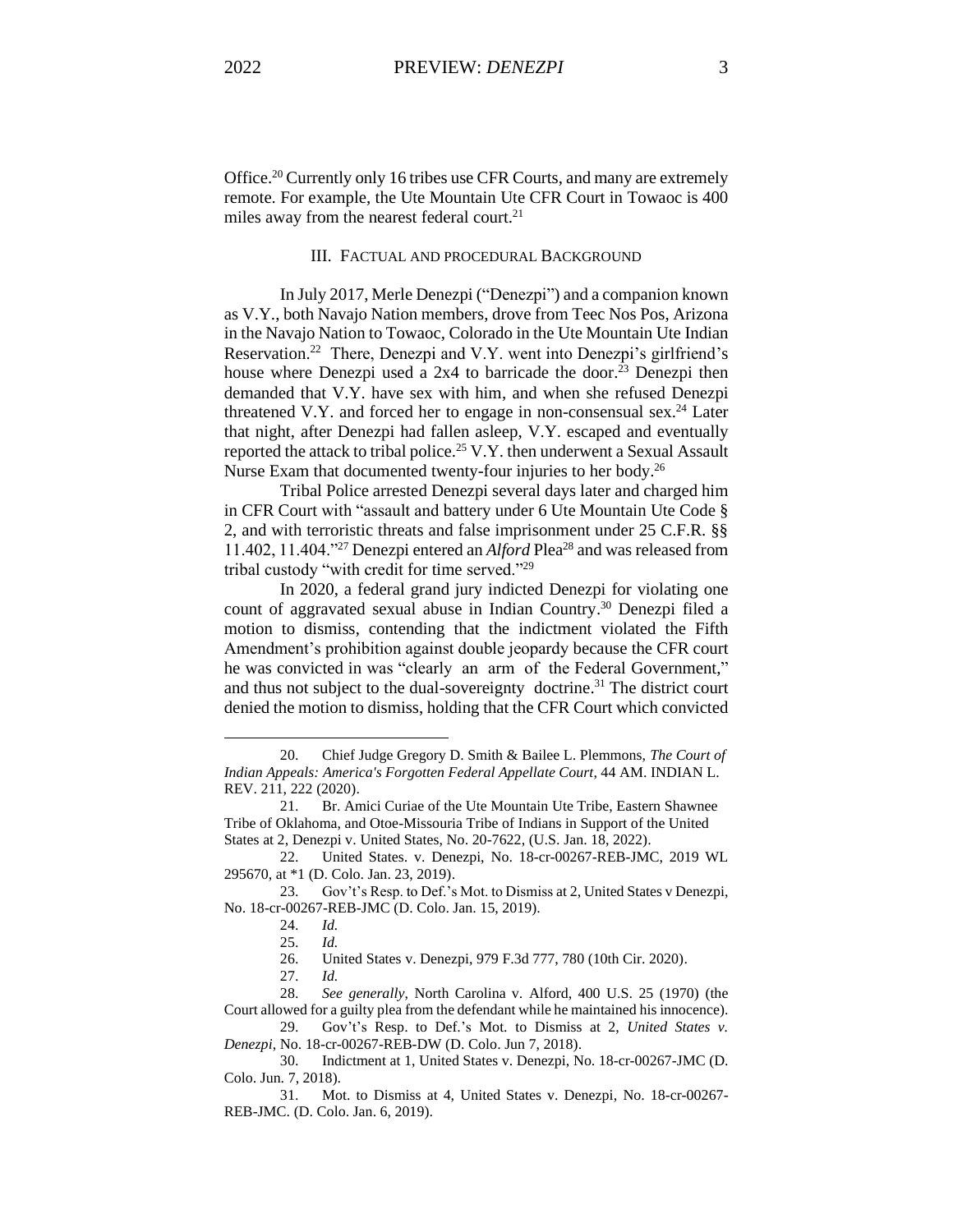Denezpi "was exercising the sovereign powers of the Ute Mountain Ute Tribe and is not an arm of the federal government."<sup>32</sup> Denezpi was tried, found guilty, and sentenced to 360 months in prison and ten years of supervised release.<sup>33</sup>

Denezpi appealed his verdict to the United States Court of Appeals for the Tenth Circuit.<sup>34</sup> The Tenth affirmed the district court's decision on October 28, 2020. <sup>35</sup> Denezpi petitioned for a writ of certiorari which was granted on October 18, 2021.<sup>36</sup>

#### IV. SUMMARY OF ARGUMENTS

The parties disagree on the single issue of whether the CFR Court in which Denezpi was indicted during his first prosecution is derived from federal authority. If so, Denezpi's second prosecution was therefore for the "same offence," and thus barred by double jeopardy.

#### *A. Petitioner's Argument*

Denezpi argues that after his first prosecution in a CFR Court, the Fifth Amendment bars the United States from subsequently prosecuting him in federal district court. Denezpi argues that the dual-sovereignty doctrine does not apply because the CFR Court is an arm of the Federal Government.<sup>37</sup>

#### *1. The History and Current Status of CFR Courts*

Denezpi asserts this case is a "straightforward violation of the Double Jeopardy Clause," because the United States brought both criminal cases against Denezpi for the "same course of conduct and for offenses with entirely overlapping elements."<sup>38</sup> Denezpi contends the dualsovereignty doctrine does not apply to the situation at hand because the CFR Courts and the district court derive their power to prosecute from the same source—the United States federal government.<sup>39</sup> Denezpi reasons this is so because the CFR Courts are Article I courts which "reside within the BIA," and the judges, staff, and prosecutors who bring criminal cases to the court "are all subject to exclusive federal control"; thus, the dualsovereignty doctrine does not apply.<sup>40</sup>

36. Denezpi v. United States, 142 S. Ct. 395 (2021).

2021).

- 39. *Id.* at 17.
- 40. *Id.*

<sup>32.</sup> United States. v. Denezpi, 18-cr-00267-REB-JMC, 2019 WL 295670, at \*4 (D. Colo. Jan. 23, 2019).

<sup>33.</sup> United States. v. Denezpi, 979 F.3d 777, 781 (10th Cir. 2020).

<sup>34.</sup> *Id.* 

<sup>35.</sup> *Id.* at 779.

<sup>37.</sup> Br. for Pet'r at 5, *Denezpi v United States*, No. 20-7622 (U.S. Dec 7,

<sup>38.</sup> *Id.* at 14.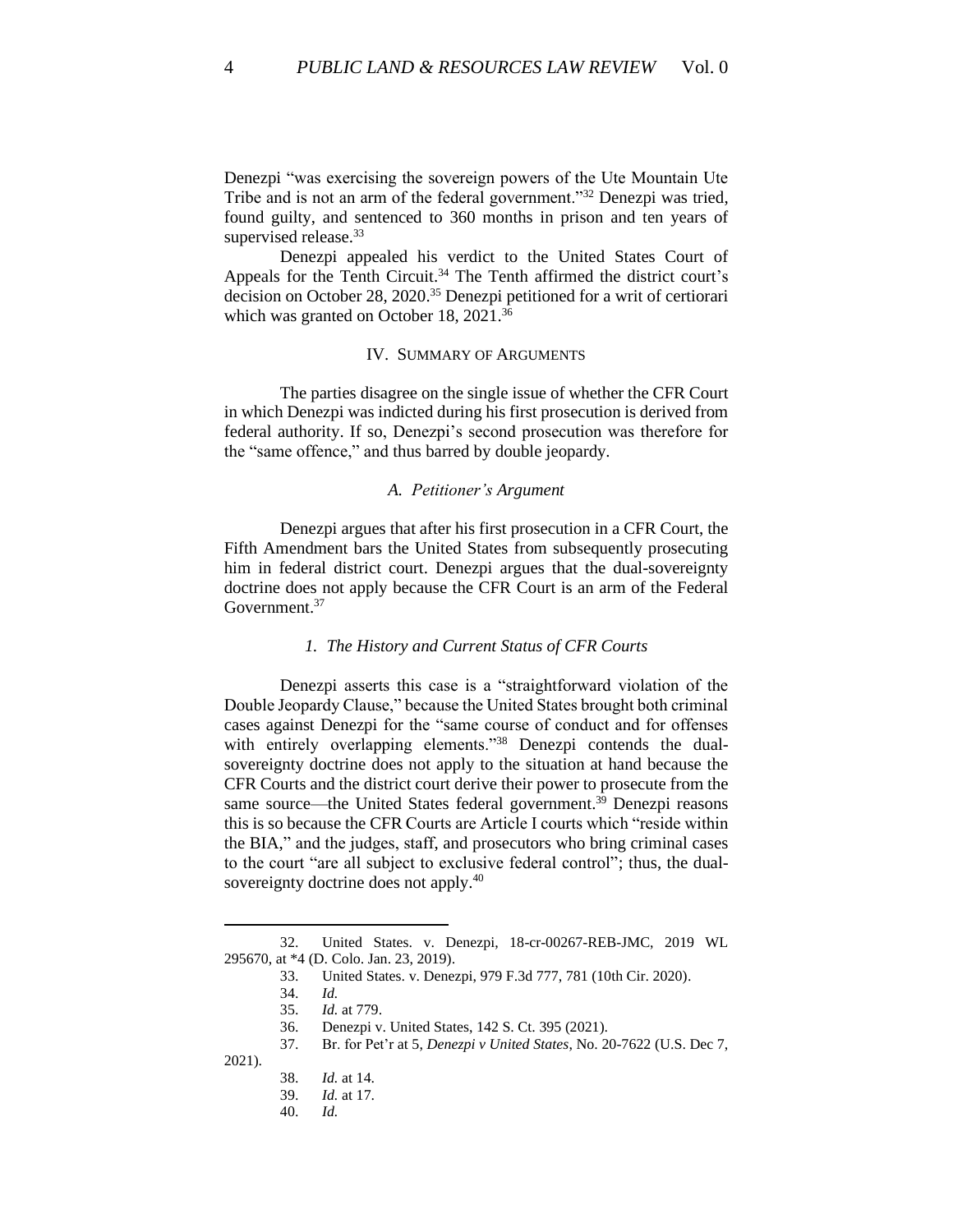Denezpi contends that CFR Courts were originally "constituted under the authority of federal regulations" to assimilate the tribes.<sup>41</sup> Thus, the "wellsprings" of the CFR Courts' power could not logically derive from tribal sovereignty."<sup>42</sup> Denezpi further contends that the CFR Courts were originally "run by the BIA Indian agent for each reservation,"<sup>43</sup> and BIA regulation required the appointment of judges whom "rejected tribal customs." <sup>44</sup> Accordingly, Denezpi argues, the CFR Courts were created as "purely federal instrumentalities to force federal law (and western cultural norms) on the tribes." <sup>45</sup> Thus, the "only possible source of power to prosecute crimes" is derived from federal sovereignty, not tribal.<sup>46</sup>

Denezpi then turns to the current operation of the CFR Courts, arguing the CFR Courts remain "federal instrumentalities," where federal prosecutors have exclusive federal prosecutorial discretion.<sup>47</sup> The BIA continues to maintain discretion over the appointment of judges, and prosecutors "work for and at the direction of the United States."<sup>48</sup> Denezpi argues that there is no conceivable way a tribe can exercise sovereignty in a CFR Court because a tribe retains little discretion to create or disband CFR Courts. <sup>49</sup> Denezpi also contends that orders and warrants issued by the CFR Courts are "in the name and under the laws of the United States" and do not require input from the tribes.<sup>50</sup> Further, defendants sentenced to a period of incarceration are remanded to federal custody, and fines are paid to the federal treasury.<sup>51</sup> Accordingly, the CFR Courts "remain federal instrumentalities," where federal prosecutors have exclusive federal prosecutorial discretion, and tribes "have no relevant role in the prosecution of crimes."<sup>52</sup> Therefore, the two prosecutions were both brought by the United States, a "straightforward violation" of double jeopardy, and the dual-sovereignty doctrine does not apply.<sup>53</sup>

## *2. CFR Courts' Source of Authority*

<sup>41.</sup> *Id.* at 20.

<sup>42.</sup> *Id*.

<sup>43.</sup> *Id.* at 21 (quoting Federal Office of Child Support Enforcement, IM-07-03, *Tribal and State Jurisdiction to Establish and Enforce Child Support* 10 (Mar. 12, 2007), https://perma.cc/V2MX-BEAK (2007 FOCSE Memo))) (internal quotation marks omitted); Lindsay Cutler, *Tribal Sovereignty, Tribal Court Legitimacy, and Public Defense*, 63 UCLA L. REV. 1752, 1765 (2016).

<sup>44.</sup> Br. for Pet'r at 21, *Denezpi v United States*, No. 20-7622 (U.S. Dec 7, 2021) (quoting Office of Indian Affairs Annual report of the Commissioner of Indian Affairs, 28. (1892)).

<sup>45.</sup> *Id.* 

<sup>46.</sup> *Id.* at 22.

<sup>47.</sup> *Id.* at 23.

<sup>48.</sup> *Id.* at 24 (citing 25 C.F.R. § 11.204 (2022)).

<sup>49.</sup> *Id.*

<sup>50.</sup> *Id.* at 24–25 (citing 25 U.S.C. § 2508(2)(A)).

<sup>51.</sup> *Id.* at 25.

<sup>52.</sup> *Id.* at 23.

<sup>53.</sup> *Id.* at 25.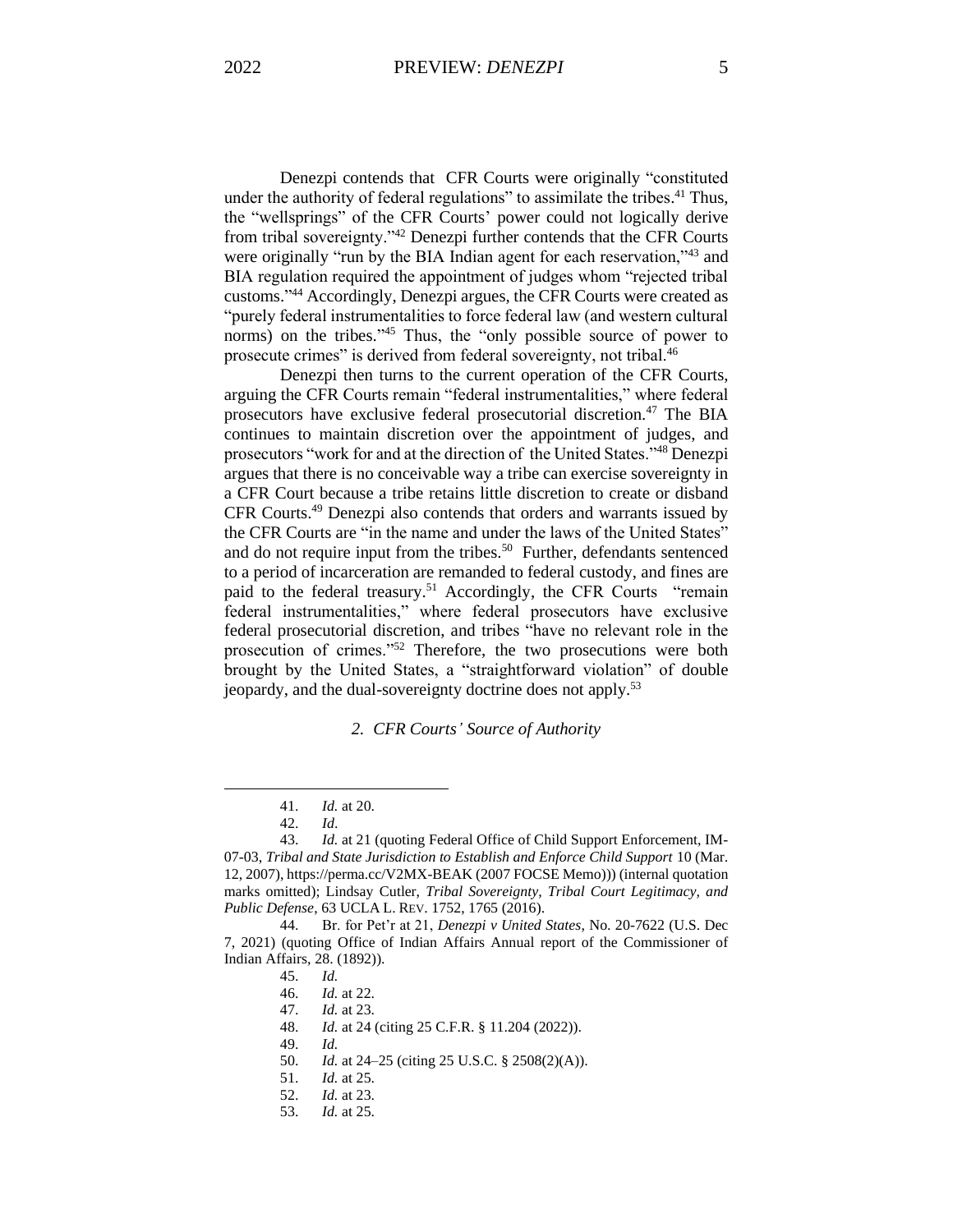Denezpi characterizes the Tenth Circuit's holding that CFR Courts "exercise tribal power" because they prosecute tribal crimes.<sup>54</sup> Denezpi contends this is a logical fallacy because tribes cannot exercise tribal sovereignty when federal prosecutions are undertaken in CFR Courts unilaterally by the BIA.

Denezpi argues that the source of the law applied in a prosecution is irrelevant to a double jeopardy analysis; only the source of the sovereign's authority matters.<sup>55</sup> To Denezpi, CFR Court prosecutions are "federal, regardless of the substantive law applied,"<sup>56</sup> because BIA prosecutions in CFR Courts are grounded in federal sovereignty.<sup>57</sup> Denezpi argues this is the case because the BIA's power to prosecute "derives from the United States Code and the Code of Federal Regulations."<sup>58</sup> Furthermore, Denezpi makes the argument that a federal court does not "morph into an instrumentality" of a tribe every time it enforces the substantive law of the tribe.<sup>59</sup> Denezpi argues this is common place in the civil context, in which federal district courts often apply state civil codes in cases brought pursuant to diversity jurisdiction. $60$  In such cases, Denezpi argues, the federal court does not "assume" state sovereign power, but instead "exercises its own independent power." The same applies to state courts when they enforce federal law.<sup>61</sup> Denezpi contends that there is no difference when a federal court is "called upon" to enforce a tribe's criminal laws, and dual-sovereignty precedent has "consistently required not only two offenses defined by separate sovereigns, but also two prosecutions undertaken by separate sovereigns."<sup>62</sup> Thus, it is unlikely in this case that "these truisms" will play out differently, as the Court's dual-sovereignty jurisprudence has required both two offenses defined by separate sovereigns and subsequently two prosecutions by separate sovereigns.

#### *3. The Consequences of the Tenth Circuit's Decision*

Denezpi argues that the Tenth Circuit's decision is not supported by the practical purposes of the dual-sovereignty doctrine.<sup>63</sup> One of these purposes is to prevent a faster moving prosecutor from winning the "sprint" to the courthouse and filing an indictment before a slower moving

- 62. *Id.*
- 63. *Id.* at 28.

<sup>54.</sup> *Id.* at 25 (internal omissions and quotation marks omitted).

<sup>55.</sup> *Id.* at 25–26 (there is "no case to support the proposition that a single sovereign may prosecute a defendant twice in its own name and in its own courts—first for a violation of another sovereign's laws, and then a second time for a substantively identical violation of its own laws").

<sup>56.</sup> *Id.* at 26.

<sup>57.</sup> *Id.*

<sup>58.</sup> *Id.* at 27 (citing Puerto Rico v. Sanchez Valle, 579 U.S. 59, 66 (2016)).

<sup>59.</sup> *Id.*

<sup>60.</sup> *Id.* (citing 28 U.S.C. § 1332 (2021)).

<sup>61.</sup> *Id.* (citing Claflin v. Houseman, 93 U.S. 130, 136–137 (1876)).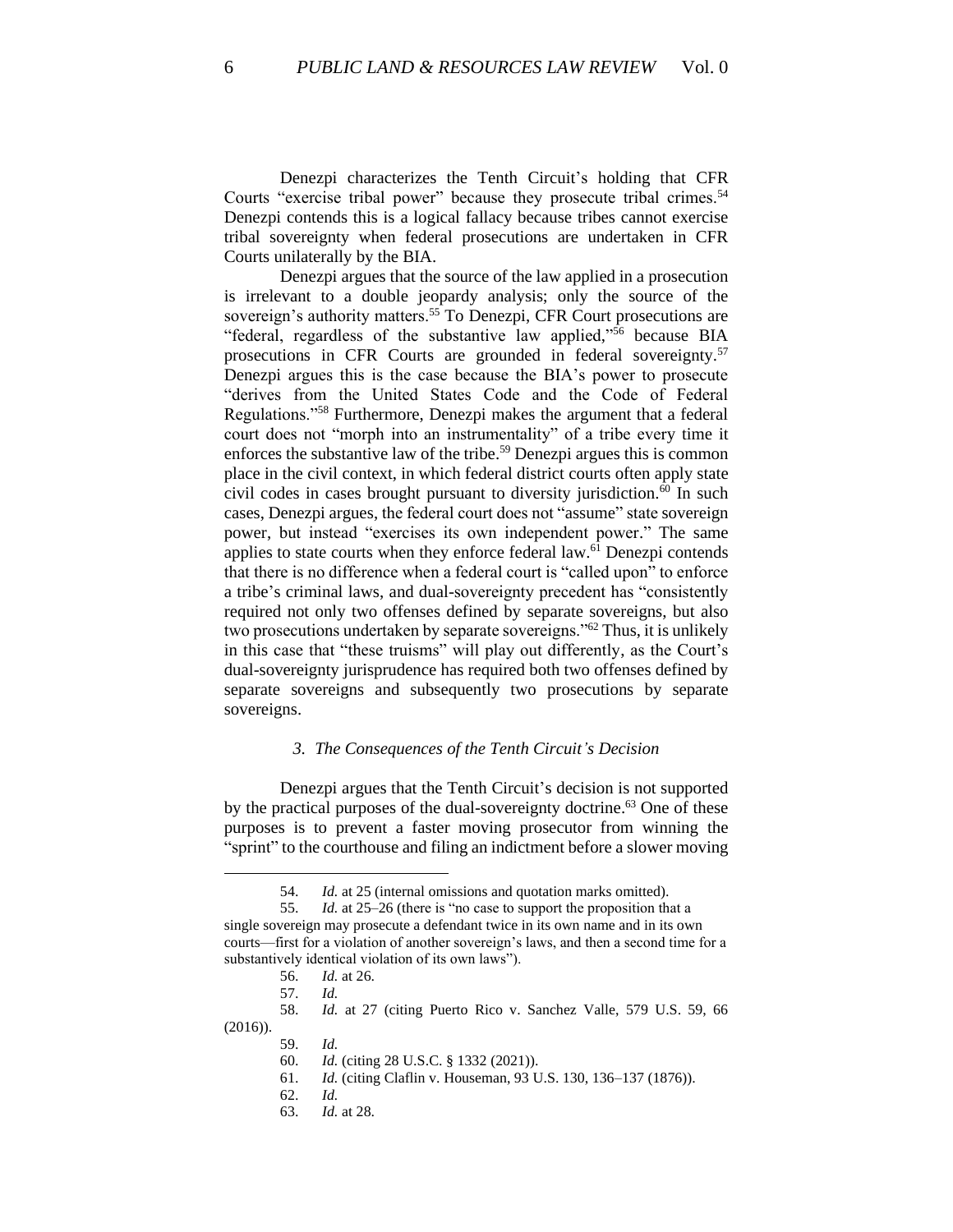sovereign does.<sup>64</sup> Denezpi contends this consideration is irrelevant here because "the decision to prosecute both criminal cases is made by the same sovereign," as Congress has directed the U.S. Attorney's Office to coordinate with the BIA."<sup>65</sup> This interagency cooperation eliminates the "sprint" to the courthouse that would validate an exception to the traditional double jeopardy.<sup>66</sup>

Denezpi then contends the interests of the two sovereigns in punishing the same act should not be of concern because the federal government is making the "unilateral decision" to charge defendants in both the CFR Courts and the district courts.<sup>67</sup> Denezpi reasons that a tribal prosecution in CFR Court likely does "not fully express the tribe's true interest in condemning the crime," and many tribes would prefer federal prosecutions under the Major Crimes Act to draw a harsher sentence.<sup>68</sup> Thus, not recognizing the dual-sovereignty doctrine in this context does not prevent the tribes from "vindicating their sovereign interest."<sup>69</sup>

Last, Denezpi argues that the Tenth Circuit's rationale would authorize states "to pursue successive prosecutions by the same prosecuting entities, in the same courts, for legally and factually identical offenses."<sup>70</sup> Denezpi reasons that states could assert the first prosecution was for a state offense reflecting state sovereignty and that a second prosecution, for the same federal offense, was reflecting federal sovereignty.<sup>71</sup> Similarly, Denezpi argues, the federal government could also "assume" the power to prosecute state criminal codes and then prosecute the defendant twice in federal court for a substantively similar federal crime.<sup>72</sup>

Denezpi concludes, that a single sovereign should only "'get one bite at the apple, not more"<sup>3</sup>;<sup>73</sup> anything less subjects a defendant to "continued 'embarrassment, expense and ordeal' and 'compel[s] him to live in a continuing state of anxiety and insecurity,' in violation of one of the most basic precepts of fairness in criminal procedure."<sup>74</sup>

70. *Id.*

<sup>64.</sup> *Id.* (citing Heath v. Alabama, 474 U.S. 82, 93 (1985)) ("To deny a State its power to enforce its criminal laws because another State has won the race to the courthouse 'would be a shocking and untoward deprivation of the historic right and obligation of the States to maintain peace and order within their confines.'") (quoting Bartkus v. People of State of Ill., 359 U.S. 121, 137 (1959)).

<sup>65.</sup> *Id.* at 28 (citing 25 U.S.C. § 2810(b)(1), (8) (2021)).

<sup>66.</sup> *Id.* at 29.

<sup>67.</sup> *Id.*

<sup>68.</sup> *Id* at 30.

<sup>69.</sup> *Id.*

<sup>71.</sup> *Id.* at 30–31.

<sup>72.</sup> *Id.* at 31.

<sup>73.</sup> *Id.* at 32 (quoting Benton v. Maryland, 395 U.S. 784, 796 (1969)).

<sup>74.</sup> *Id.* (citing *Benton*, 395 U.S. at 796); (quoting Green v. United States,

<sup>355</sup> U.S. 184, 187 (1957)).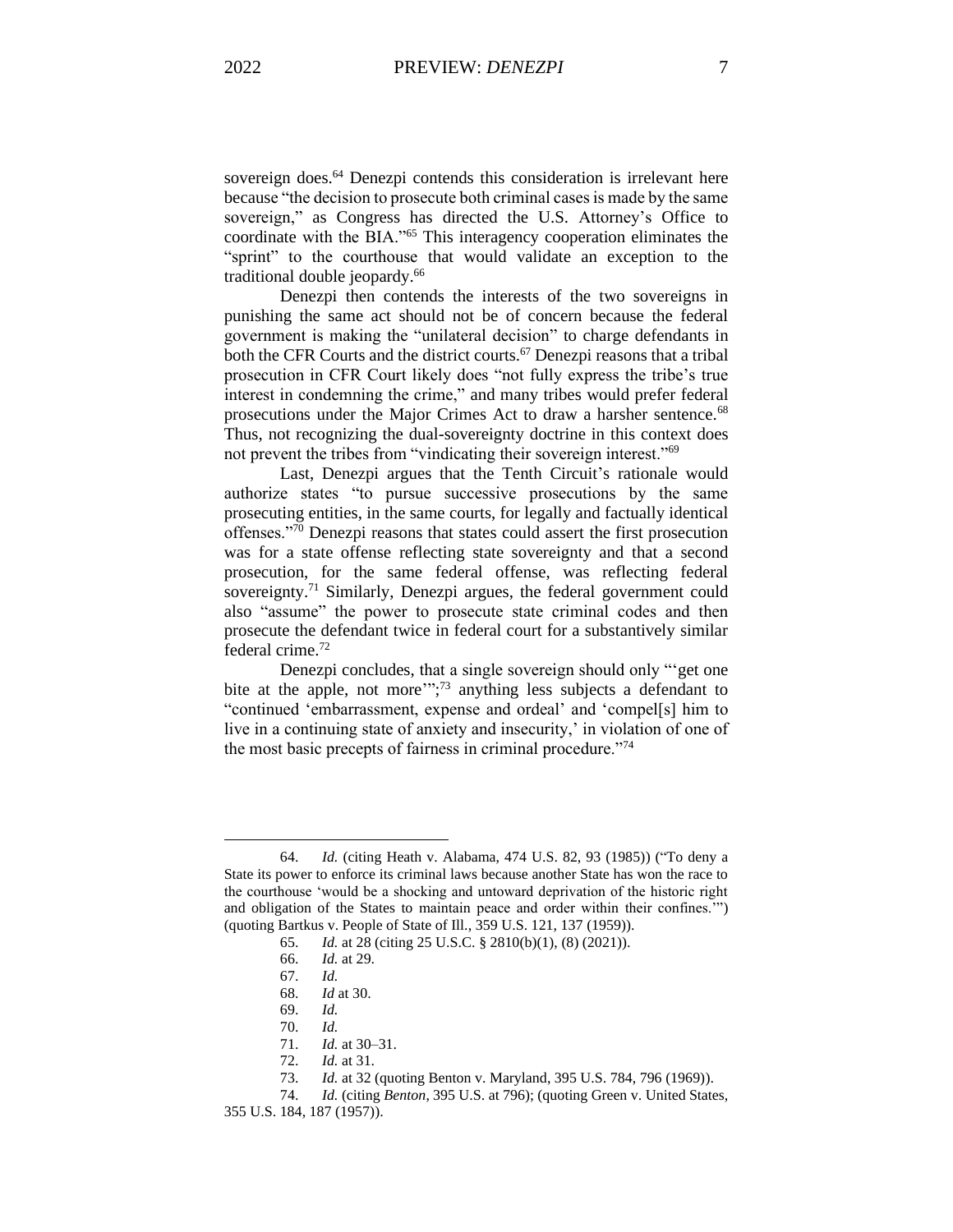#### *B. Respondent's Argument*

The United States argues that the Court should affirm Denezpi's convictions. The United States contends that the dual-sovereignty doctrine applies to this type of double prosecution as Denezpi violated two sovereigns' laws. The United States believes that the focus of the Court should be on the source of the authority to prosecute Denezpi, not the forum in which he was prosecuted. Further, the government contends that holding otherwise would cause confusion in lower courts, potentially leading to public safety concerns on reservations.<sup>75</sup>

# *1. Dual Sovereignty and Inherent Sovereignty*

The United States points out that both the federal government and the Ute Mountain Ute Tribe have criminalized sexual assault, and both the tribe and the federal government maintain their "primeval sovereignty" to prosecute an individual for breaking those laws.<sup>76</sup> The United States disputes Denezpi's contention that the CFR Courts are transformed into an entity of the federal government only because the BIA created them.<sup>77</sup> Instead, the United States contends that the Ute Mountain Ute prosecution of Denezpi in a CFR Court was vindicating its interest in maintaining order, tribal customs, traditions, and relations among members.<sup>78</sup> Similarly, the federal government was vindicating its interests by prosecuting Denezpi in federal district court. <sup>79</sup> Thus, the United States reasons the "logic" in *Wheeler* shows that the ultimate source of authority of a prosecution by a tribal government in CFR Court derives from the "the inherent sovereignty of the tribe that enacted and defined the crime."<sup>80</sup> Therefore, both sovereigns, the federal government and Ute Mountain Utes, were only able to vindicate each of their interests through prosecuting Denezpi for the offense he committed against each of them.<sup>81</sup>

Next, The United States contends the only relevant factor for a dual-sovereignty inquiry is the "sovereign's authority for the criminal prohibition," and criterion such as "[t]he degree to which an entity . . . submit[s] to outside direction" do not factor into the analysis.<sup>82</sup> Thus, because the Ute Mountain Ute Tribe "has the 'primeval' power to prescribe laws and punish infractions of them," it is a separate sovereign from the United States.<sup>83</sup> The United States contends it is insignificant if

| Br. for the U.S. at 16–17, Jan. 11, 2022, No. 20 7622. |  |  |  |  |  |  |  |  |  |  |  |  | 75. |
|--------------------------------------------------------|--|--|--|--|--|--|--|--|--|--|--|--|-----|
|--------------------------------------------------------|--|--|--|--|--|--|--|--|--|--|--|--|-----|

<sup>76.</sup> *Id.* at 22–23 (quoting United States v. Wheeler, 435 U.S. 313, 328

(1978)).

<sup>77.</sup> *Id.* at 24.

<sup>78.</sup> *Id.* at 23–24.

<sup>79</sup> *Id.* at 23.

<sup>80.</sup> *Id.* at 22–23.

<sup>81.</sup> *Id.* Id. at 26 (quoting Puerto Rico v. Sanchez Valle, 579 U.S. 59, 67 (2016)).

<sup>83.</sup> *Id.* at 26–27; *see* United States v. Wheeler, 435 U.S. 313, 328 (1978).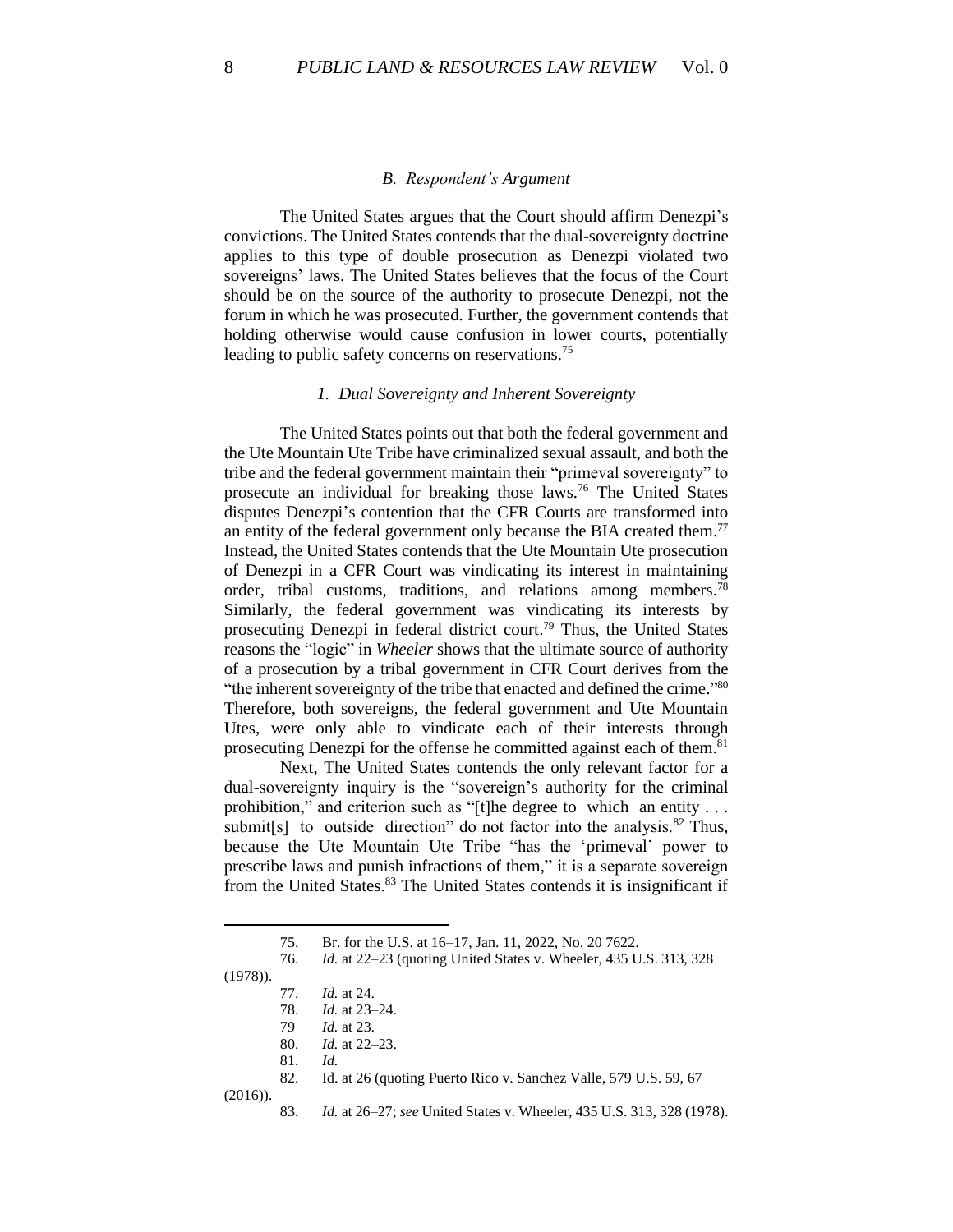the Ute Mountain Ute Tribe relies on "the machinery" of the CFR Courts to prosecute crimes against the tribe. <sup>84</sup> Instead, the United States argues that without the Ute Mountain Ute's tribal laws, there would be no prosecution for a violation of the underlying law nor would the tribe use a CFR Court to enforce the law, which are both exercises of the Tribe's own authority.<sup>85</sup>

The United States then contends that Denezpi's interpretation that double jeopardy would bar "successive prosecutions by the same sovereign's prosecutors," is unfounded.<sup>86</sup> The United States argues that double jeopardy only bars prosecutors "from failing once . . . learn[ing] from their mistakes, [and] trying again to secure a conviction."<sup>87</sup> The United States furthers that while some lower courts have "suggested" a potentially narrow exception exits in which one sovereign "manipulates" another sovereign into bringing an indictment, it does not apply here. Even if it did apply, the United States argues, the exception would not preclude the federal prosecution in this case because nothing suggests the "Tribe's decision to utilize the Court of Indian Offenses for the enforcement of its tribal ordinances 'was so dominated, controlled, or manipulated . . . that it did not act of its own volition."<sup>88</sup>

## *2. CFR Courts Source of Authority*

The United States asserts that all branches of the government recognize that the CFR Courts exercise tribal sovereignty.<sup>89</sup> Furthermore the early CFR Courts were "understood to exercise the tribes' own authority," as tribes still enacted their own code as part of their retained sovereignty and the CFR Courts did nothing to divest the tribes of that heritage.<sup>90</sup>

Next, the United States explains that tribes have the authority to establish their own tribal judicial system or administer their justice through CFR Courts, but that choice is an "exercise of the tribe's inherent sovereignty."<sup>91</sup> When a tribe decides to retain a CFR Court, the United States argues, the BIA only provides "adequate machinery for the administration of Justice"<sup>92</sup> while the tribe may select ordinances eligible for enforcement, have a role selecting and removing judges, and have control over other functions of the CFR Courts.<sup>93</sup>

<sup>84.</sup> *Id.* at 27.

<sup>85.</sup> *Id.* at 29.

<sup>86.</sup> *Id.* at 30.

<sup>87.</sup> *Id.*

<sup>88.</sup> *Id.* at 32 (quoting United States v. Baptista-Rodriguez, 17 F.3d 1354,

<sup>1361 (11</sup>th Cir. 1994)). 89. *Id.* at 33.

<sup>90.</sup> *Id.* at 35–36.

*Id.* at 36.

<sup>92.</sup> *Id.* (quoting 25 C.F.R. 11.102 (2022)).

<sup>93.</sup> *Id.* at 36–37.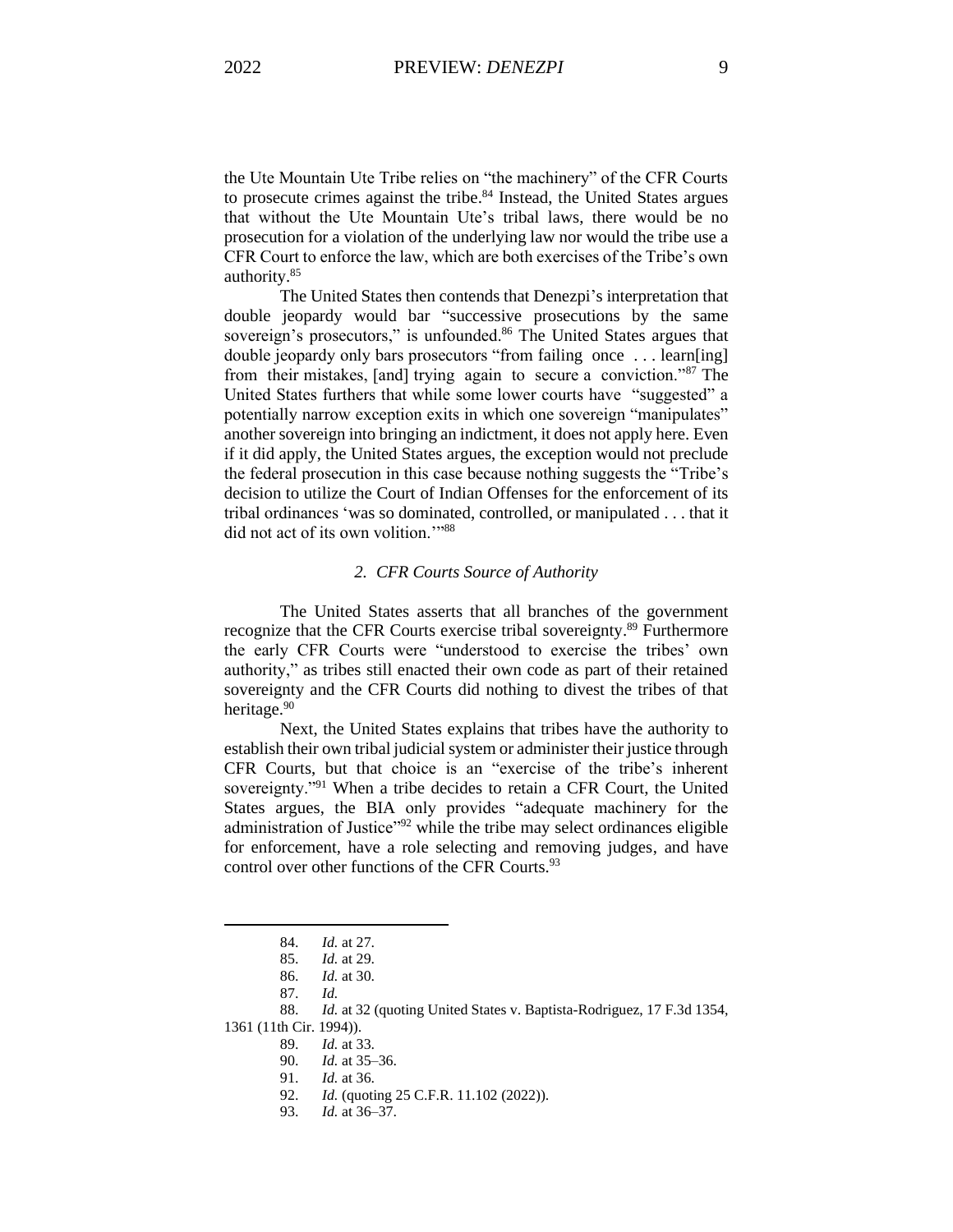Next, the United States argues Congress is not the source of tribal government but merely regulates parts of tribal government.<sup>94</sup> Thus, while the federal government does fund and regulate sections of the CFR court, it is the tribes that are the source of the CFR Courts' power.<sup>95</sup> The United States contends that while the first prosecution was brought in the name of the U.S., this is not determinative of which sovereign was the wellspring for the power to bring that charge.<sup>96</sup> Further, the United States contends the caption of the pleadings is not determinative of a double jeopardy inquiry and prosecutions are often brought in the name of the tribe.<sup>97</sup>

The United States then contends that ruling the dual-sovereignty doctrine does not apply in this case would have negative and disruptive effects on the judicial system throughout America.<sup>98</sup> The United States argues that if this carve out was implemented, courts would apply the *Blockburger*test to "assess whether a tribal and federal crime are the 'same offence.'"<sup>99</sup> The United States reasons the *Blockburger* test has proved particularly difficult to administer and would become even more difficult if courts were required to apply the test to the elements of tribal offenses and federal crimes.<sup>100</sup>

#### *3. The Consequences of Overturning the Tenth Circuit's Decision*

Finally, the United States argues that ruling for Denezpi would damage tribal sovereignty and further harm one of the "most dangerous places in the United States:" Indian Country.<sup>101</sup> The United States argues the consequences would include creating a two-tiered system among the tribes, the first tier being the tribes who have created their own judicial system and the other being the tribes that utilize the CFR Courts. The United States argues that this approach would worsen crime in Indian Country, and defendants like Denezpi, who was sentenced to only 140 days in prison, would get far milder sentences than needed.<sup>102</sup> The United States concludes by asking the Court to affirm the court of appeals.

# V. ANALYSIS

This case involves a determination of whether CFR Courts, which are the main source of judicial power for 16 tribes, derive their power from the federal government or the tribes themselves. While the issue of whether double jeopardy applies to subsequent prosecutions in tribal and

<sup>94.</sup> *Id.* at 38 (citing United States. v. Wheeler, 435 U.S. 313, 328 (1978)).

<sup>95.</sup> *Id.* at 38–39.

<sup>96.</sup> *Id.* at 41.

<sup>97.</sup> *Id.*

<sup>98.</sup> *Id.* at 42.

<sup>99.</sup> *Id.* (quoting Blockburger v. United States, 284 U.S. 299, 304 (1932)).

<sup>100.</sup> *Id*. at 43.

<sup>101.</sup> *Id.* (quoting Los Coyotes Band of Cahuilla & Cupeño Indians v. Jewell, 729 F.3d 1025, 1028, 1030 (9th Cir. 2013)).

<sup>102.</sup> *Id.* at 44–45.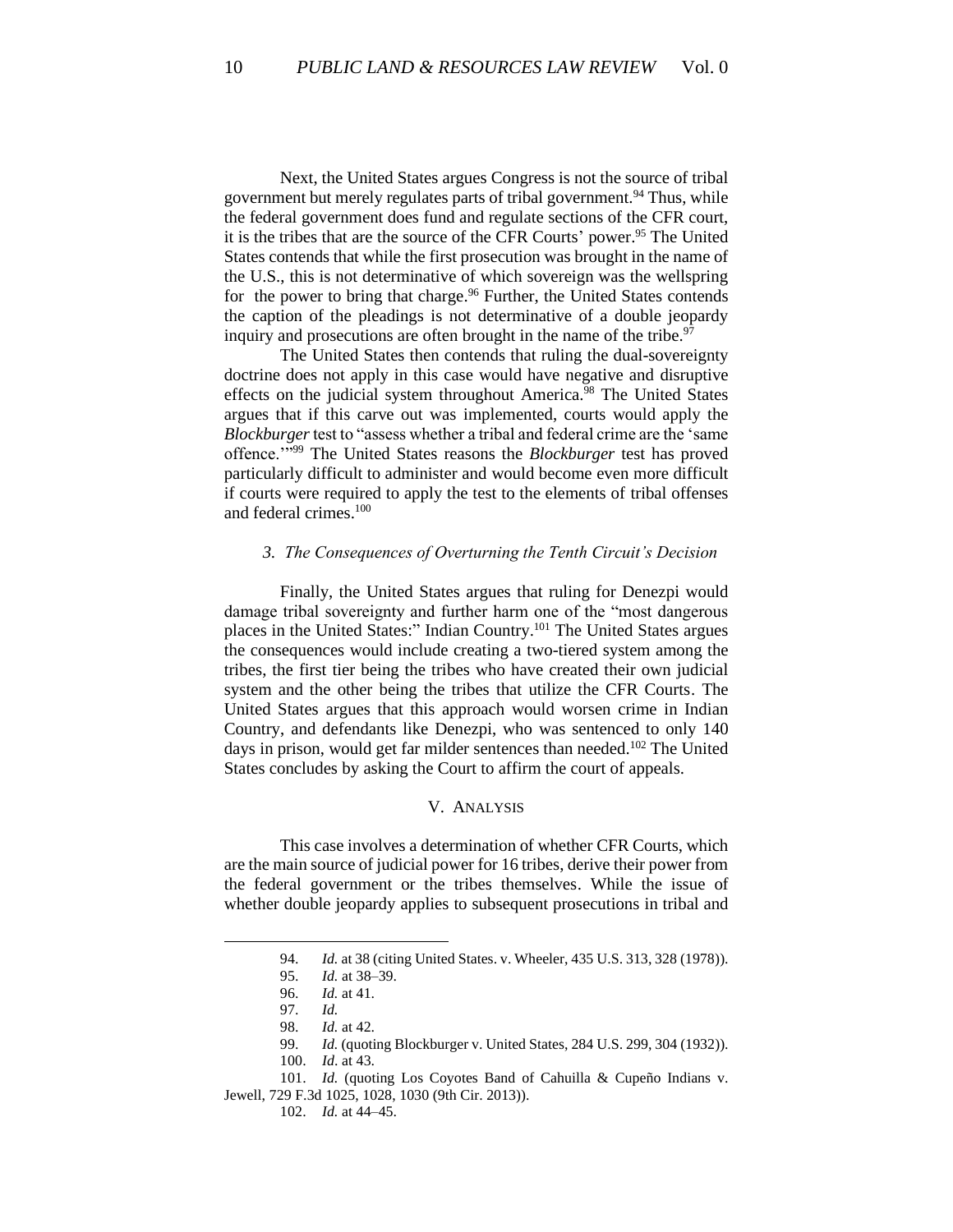federal court has been soundly decided in *Wheeler,* the *Wheeler* court was explicit in not deciding if the same applies to CFR Courts.<sup>103</sup>

The Court is likely to examine the historical nature of the CFR Courts and whether they are an arm of the federal government. The Court is then likely to determine that the federal government's and CFR Courts' "powers derive from the same 'ultimate source," and Denezpi was put twice in jeopardy.<sup>104</sup>

#### *1. The Historical Significance of the Courts of Indian Affairs*

The Court is likely to begin its analysis by looking towards the "ultimate source" of power that CFR Courts derive their power from.<sup>105</sup> In order to accomplish this goal the Court "asks a narrow, historically focused question," to determine the origins of the jurisdictions in question.<sup>106</sup> While traditional tribal dispute mechanisms long pre-dated European colonialism in North America,<sup>107</sup> efforts to "assimilate" Native Americans did not became federal policy in the United States until 1883. 108 The Secretary of the Interior at the time, Henry Teller, recommended the BIA create a set of civil and criminal rules "for use on Indian reservations to end the Indians' 'savage and barbarous practices,' which were 'a great hindrance to [their] civilization."<sup>109</sup> The result of this directive was the creation of the CFR Courts by the BIA in 1883.<sup>110</sup> At the CFR Courts inception, they unquestionably derived their power from federal sovereignty as they were used to assimilate Native Americans "with the majority white culture" in the United States.<sup>111</sup> At their peak, CFR Courts operated in about two-thirds of "reservations districts," and continued to punish conduct that "resisted acculturation and assimilation."<sup>112</sup>

With the passage of the Indian Reorganization Act in 1934, the federal policies of allotment and assimilation were replaced with a new policy of tribal self-determination.<sup>113</sup> After the Indian Reorganization Act

108. Austin, *supra* note 14, at 354.

110. *Id.*

<sup>103.</sup> United States v. Wheeler, 435 U.S. 313, 328 n. 26 (1978) ("CFR Courts, still exist on approximately 30 reservations . . . we need not decide today whether such a court is an arm of the Federal Government or, like the Navajo Tribal Court, derives its powers from the inherent sovereignty of the tribe.").

<sup>104.</sup> Puerto Rico v. Sanchez Valle, 579 U.S. 59, 62 (2016) (quoting *Wheeler*, 435 U.S. at 320.

<sup>105.</sup> *Wheeler,* 435 U.S. at 328.

<sup>106.</sup> *Sanchez Valle*, 579 U.S. at 62.

<sup>107.</sup> Vincent C. Milani, *The Right to Counsel in Native American Tribal Courts: Tribal Sovereignty and Congressional Control*, 31 AM. CRIM. L. REV. 1279, 1280 (1994).

<sup>109.</sup> *Id.* at 355 (quoting AMERICANIZING THE AMERICAN INDIANS: WRITINGS BY THE "FRIENDS OF THE INDIAN" 1880-1900, at 296 (Francis Paul Prucha ed., 1973)).

<sup>111.</sup> Smith &. Plemmons, *supra* note 20 at 221.

<sup>112.</sup> Gloria Valencia-Weber, *Tribal Courts: Custom and Innovative Law; Indian Law Symposium*, 24 N.M.L. REV. 225, 235 (1994).

<sup>113.</sup> *Id.*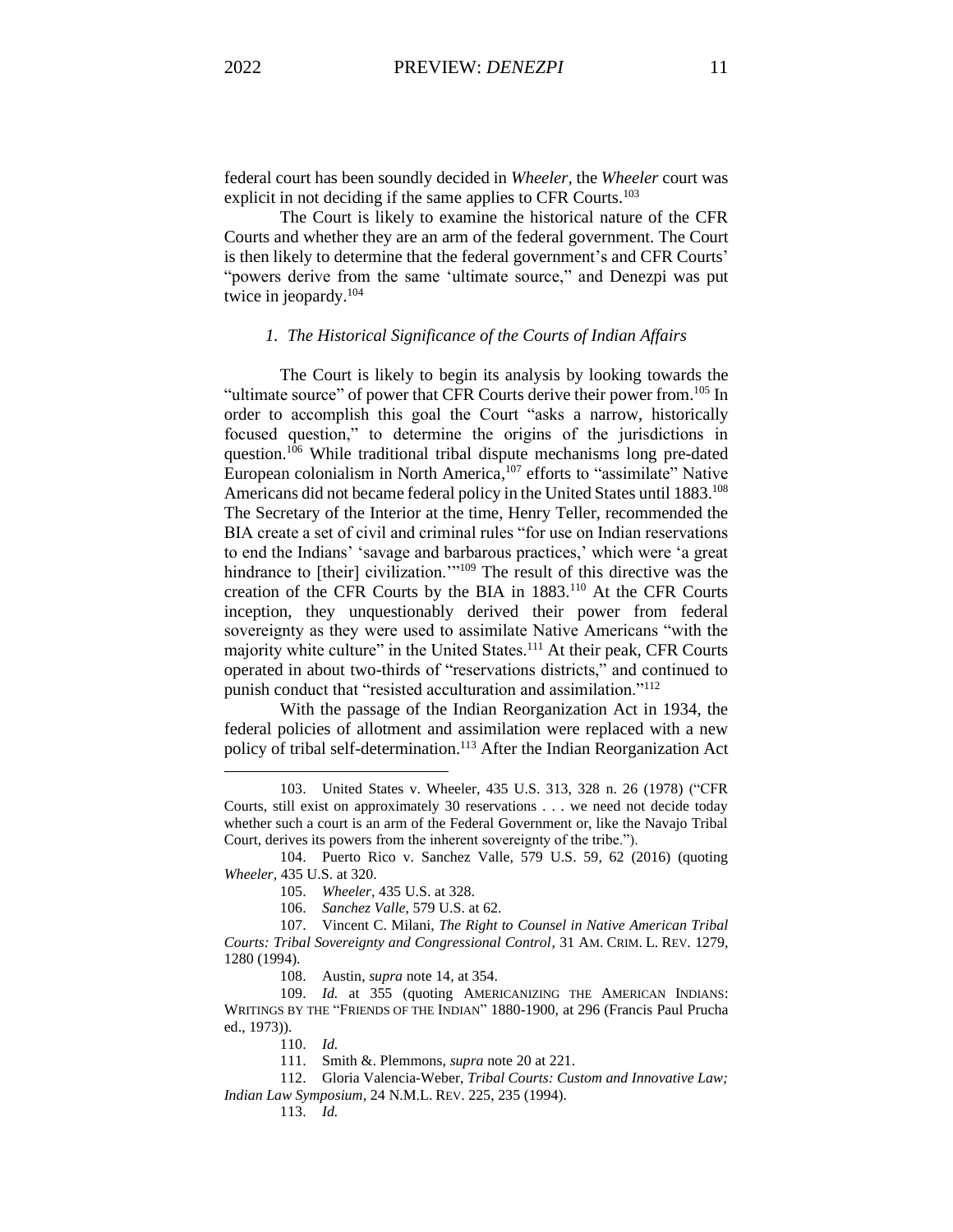was passed, CFR Courts still remained and were considered to be interim courts until tribes could "authorize and operate their own courts."<sup>114</sup> This policy has persisted and the current purpose of the federal regulations exist to "provide adequate machinery for the administration of justice for Indian tribes."<sup>115</sup> Almost every tribe in the nation has opted to create their own tribal court system and currently only 16 tribes have CFR Courts.<sup>116</sup> The Indian Reorganization Act policy is the crux of the United States' argument that the Ute Mountain Utes are now in fact exercising their tribal sovereignty and acting within their own tribal interests by prosecuting Denezpi. The United States, however, seems to ignore the historic founding of the CFR Courts, which is undoubtedly federal.<sup>117</sup> CFR Courts are no longer meant to be the prominent form of justice on tribal land, but instead a "stop-gap measure allowing a tribe to have a judicial branch until that tribe elects to create its own court system."<sup>118</sup> From their inception CFR courts were considered "blunt tools of assimilation wielded by the federal government under the guise of federal regulation" to civilize tribal governments.<sup>119</sup> While neither Denezpi nor the United States dispute that the CFR Courts have changed considerably since their inception, it is clear that the CFR Courts' historic creation was federal in nature and founded with for the purpose of exercising federal authority.

# *2. Jurisprudence Demonstrates that CFR Courts Should be Considered Federal Entities*

The Court is likely to find that recent jurisprudence shows the CFR Courts should be considered federal entities. In *Puerto Rico v. Sanchez Valle* the court made clear that when determining "whether two prosecuting authorities are different sovereigns for double jeopardy purposes, this Court asks a narrow, historically focused question."<sup>120</sup> In making this determination the Court does not ask how autonomous the second entity is, but "whether the prosecutorial powers of the two jurisdictions have independent origins—or, said conversely, whether those powers derive from the same 'ultimate source.'"<sup>121</sup> Thus, it is likely the

<sup>114</sup>*. Id.* at 236.

<sup>115.</sup> 25 C.F.R. § 11.102 (2022).

<sup>116.</sup> United States Department of the Interior, COURT OF INDIAN OFFENSES, https://perma.cc/TE47-W2G9 (last visited February 10, 2022).

<sup>117.</sup> *See* Smith &. Plemmons, *supra* note 20, at 119. ("The United States Department of the Interior created the Court of Indian Offenses' jurisdiction through federal Executive Branch regulation in the Code of Federal Regulations"); Cutler, *supra* note 43, at 1795 ("These courts were blunt tools of assimilation wielded by the federal government under the guise of federal regulation for the purpose of "civiliz<sup>[ing]"</sup> the tribes."); Austin, *supra* note 14, at 357 ("the Court of Indian Offenses, despite its name, was not a court at all but a program established by the federal government to "civilize" the Indians").

<sup>118.</sup> Smith &. Plemmons, *supra* note 20, at 122.

<sup>119.</sup> Cutler, *supra* note 43, at 1765.

<sup>120.</sup> Puerto Rico v. Sanchez Valle, 579 U.S. 59, 62 (2016).

<sup>121.</sup> *Id.* (quoting United States v. Wheeler, 435 U.S. 313, 320 (1978)).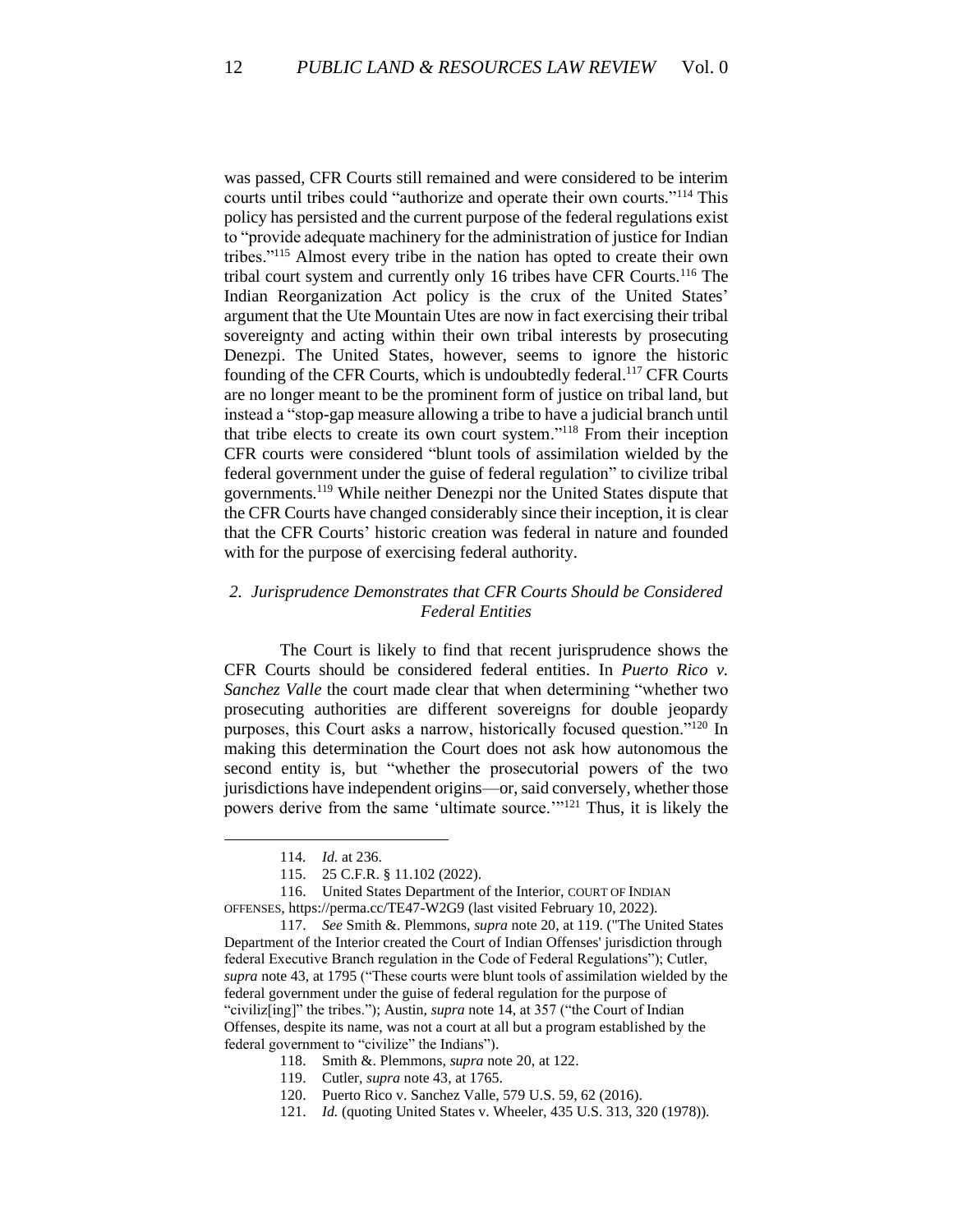Court will embark on a similar analysis as they did in *Sanchez Valle*, where it held that Puerto Rico and the United States may not "successively prosecute a single defendant for the same criminal conduct . . . because the oldest roots of Puerto Rico's power to prosecute lie in federal soil."<sup>122</sup>

The Court is likely to find that the CFR Courts are arms of the federal government and thus the dual-sovereignty exception does not apply. When examining the creation of the CFR Courts in 1883, it is abundantly clear that they were created by the federal government with the purpose of deteriorating tribal sovereignty. In *McGirt v. Oklahoma<sup>123</sup>* the Court held that even though the state of Oklahoma had been operating in such a way that would suggest various reservations had been disestablished, this could only be done with by an express act of Congress. Here, there was no act of Congress that created the CFR Courts, instead the Secretary of the Interior directed a federal agency, the BIA, to create these courts to "civilize the Indians."<sup>124</sup> BIA agents subsequently issued rules within the CFR Courts barring certain practices, such as participating in dances and feasts or acting as medicine men.<sup>125</sup> The CFR Courts may have evolved over time and no longer have the objective of assimilation but the correct test is to look "at the deepest wellsprings, not the current exercise, of prosecutorial authority."<sup>126</sup>

It is clear that CFR Courts do not fall within the scope of an Article III court,<sup>127</sup> and it is understood that CFR Courts exercise some degree of tribal authority.<sup>128</sup> However, these courts are considered to be a "'bare bones' stop-gap measure allowing a tribe to have a judicial branch until that tribe elects to create its own court system."<sup>129</sup> In *Sanchez Valle*, the Court found that the dual-sovereignty doctrine did not apply to Puerto Rico, because its authority to "enact and enforce criminal law ultimately comes from Congress."<sup>130</sup> States, for example, "exercise autonomous control over criminal law . . . we treat them as separate sovereigns because they possessed such control as an original matter, rather than deriving it from the Federal Government."<sup>131</sup> Similarly, "tribal prosecution, like a State's, is 'attributable in no way to any delegation ... of federal

128. *See* Tillett v. Lujan, 931 F.2d 636, 640 (10th Cir. 1991) ("CFR courts, however, also function as tribal courts; they constitute the judicial forum through which the tribe can exercise its jurisdiction until such time as the tribe adopts a formal law and order code."); Smith &. Plemmons, *supra* note 20, at 221 ("CFR Courts are "now viewed as a vehicle for the exercise of tribal jurisdiction.").

129. Smith &. Plemmons, *supra* note 20, at 222 (quoting MacArthur v. San Juan Cty., 391 F. Supp. 2d 895, 966 (D. Utah 2005)).

<sup>122.</sup> *Id.* 

<sup>123.</sup> 140 S. Ct. 2452, 2467 (2020).

<sup>124.</sup> Nell Jessup Newton, *Memory and Misrepresentation: Representing Crazy Horse*, 27 CONN. L. REV. 1003, 1033 (1995); *see* Austin, *supra* note 14, at 351; Weber, *supra* note 112, at 225.

<sup>125.</sup> Newton, *supra* note 124, at 1033–34 (1995).

<sup>126.</sup> Puerto Rico v. Sanchez Valle, 579 U.S. 59, 68 (2016).

<sup>127.</sup> *See* U.S. CONST. art. III, § 1.

<sup>130.</sup> *Sanchez Valle*, 579 U.S. at 77.

<sup>131.</sup> *Id*. at 74.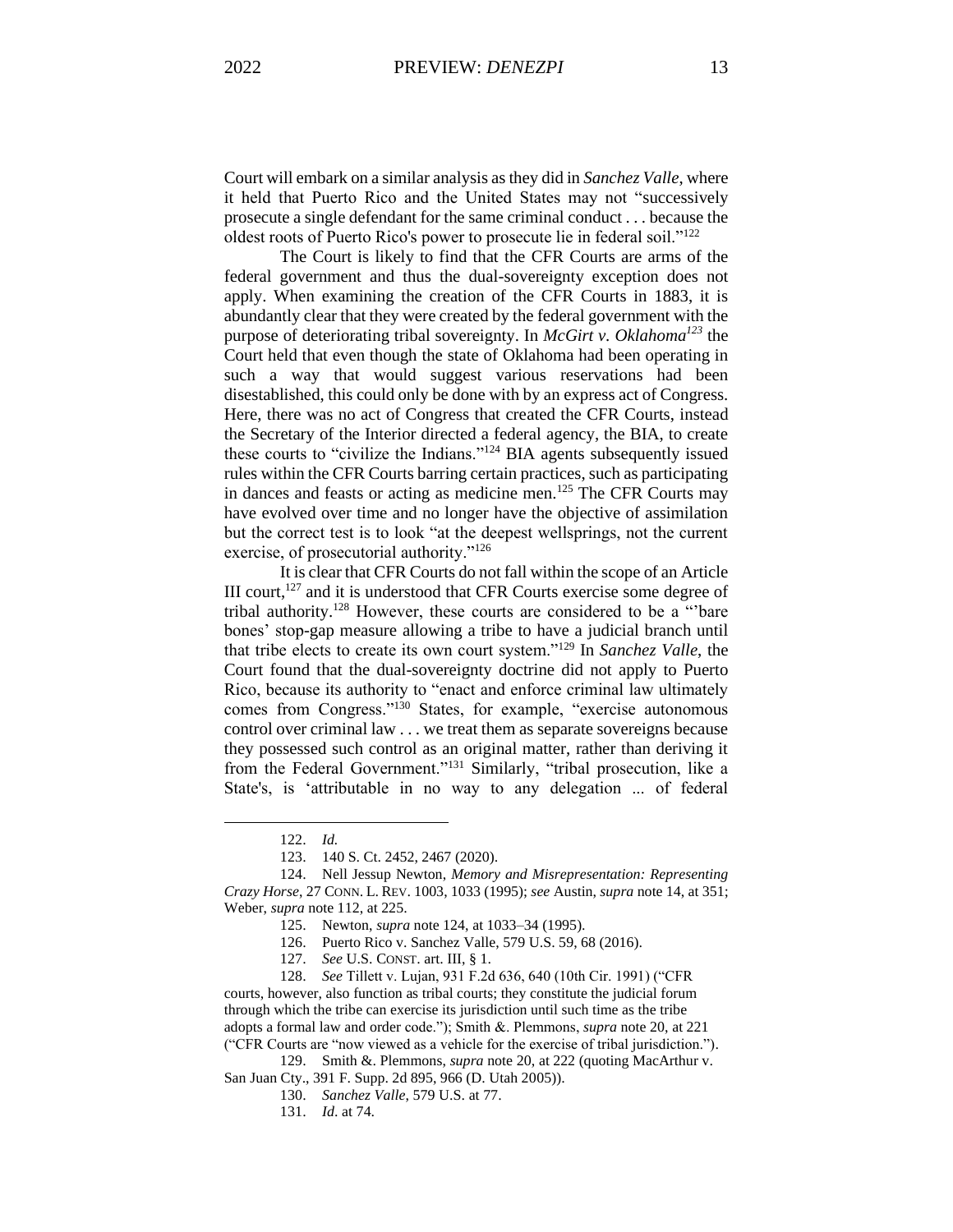authority.'"<sup>132</sup> CFR Courts, however, are undoubtedly "attributable" to federal authority; $133$  all one needs to look towards is the creation of these Courts by the Office for Indian Affairs for the distinct reason of controlling the "behavior and morals of Native Americans through criminal misdemeanor charges and civil jurisdiction."<sup>134</sup>

#### *3. Related Statutory and Administrative Provisions*

Current statutory provisions also tend to show us that CFR Courts are attributable to federal authority. The BIA's regulations governing CFR Courts rejected recommendations of having only a tribal role in appointing of judges because "Courts of Indian Offenses are Federal instrumentalities and not tribal bodies. Federal supervision is therefore mandatory."<sup>135</sup> Further, it is the BIA who maintains control over appointments of judges and prosecutors in CFR Courts.<sup>136</sup> In Denezpi's original pleadings in the CFR Court, the caption stated "United States of America, Plaintiff v. Merle Denezpi, Defendant"; the same caption was used in his district court pleadings.<sup>137</sup>

While there is no formal congressional act establishing the CFR Courts, Congress has implicitly approved of their creation. The Department of the Interior created the CFR Courts' "jurisdiction through federal Executive Branch regulation in the Code of Federal Regulations."<sup>138</sup> Some evidence of Congress' approval of the creation of the CFR Courts "is a [federal] statute that specifically funds training for judges of this court."<sup>139</sup> While the CFR Courts certainly address tribal matters, "the records of the court are federal property, not tribal property."<sup>140</sup>

The foundational factor in determining if the dual-sovereignty doctrine applies is whether the "prosecutorial powers of the two jurisdictions have independent origins—or . . . whether those powers derive from the same 'ultimate source.'"<sup>141</sup> Contrary to the government's

<sup>132.</sup> *Id.* at 70 (quoting United States v. Wheeler, 435 U.S. 320–28 (1978)).

<sup>133.</sup> *Wheeler*, 435 U.S. 320.

<sup>134.</sup> Smith &. Plemmons, *supra* note 20, at 218.

<sup>135.</sup> 25 C.F.R. § 11.100 (2022).

<sup>136.</sup> 25 C.F.R. § 11.201-04.

<sup>137.</sup> Sentencing Order, United States v Denezpi, No. 2017-703-CR. (Court of Indian Offenses Dec. 06, 2017); Crim. Min. Order, United States v Denezpi, No. 2017-703-CR. (Court of Indian Offenses Dec. 6, 2017); Arraignment Hr'g Min. Order, United States v Denezpi, No. 2017-703-CR (Court of Indian Offenses Jul. 20, 2017).

<sup>138.</sup> Smith &. Plemmons, *supra* note 20, at 219.

<sup>139.</sup> *Id*.; *see* 25 U.S.C. § 1311 (2012).

<sup>140.</sup> *Id*. (citing United States v. Red Lake Band of Chippewa Indians,

<sup>827</sup> F.2d 380, 383-84 (8th Cir. 1987)); United States v. Story City., Iowa, 28 F. Supp. 3d 861, 870 (S.D. Iowa 2014)).

<sup>141.</sup> Puerto Rico v. Sanchez Valle, 579 U.S. 59, 62 (2016) (quoting United States v. Wheeler, 435 U.S. 313, 320 (1978)).